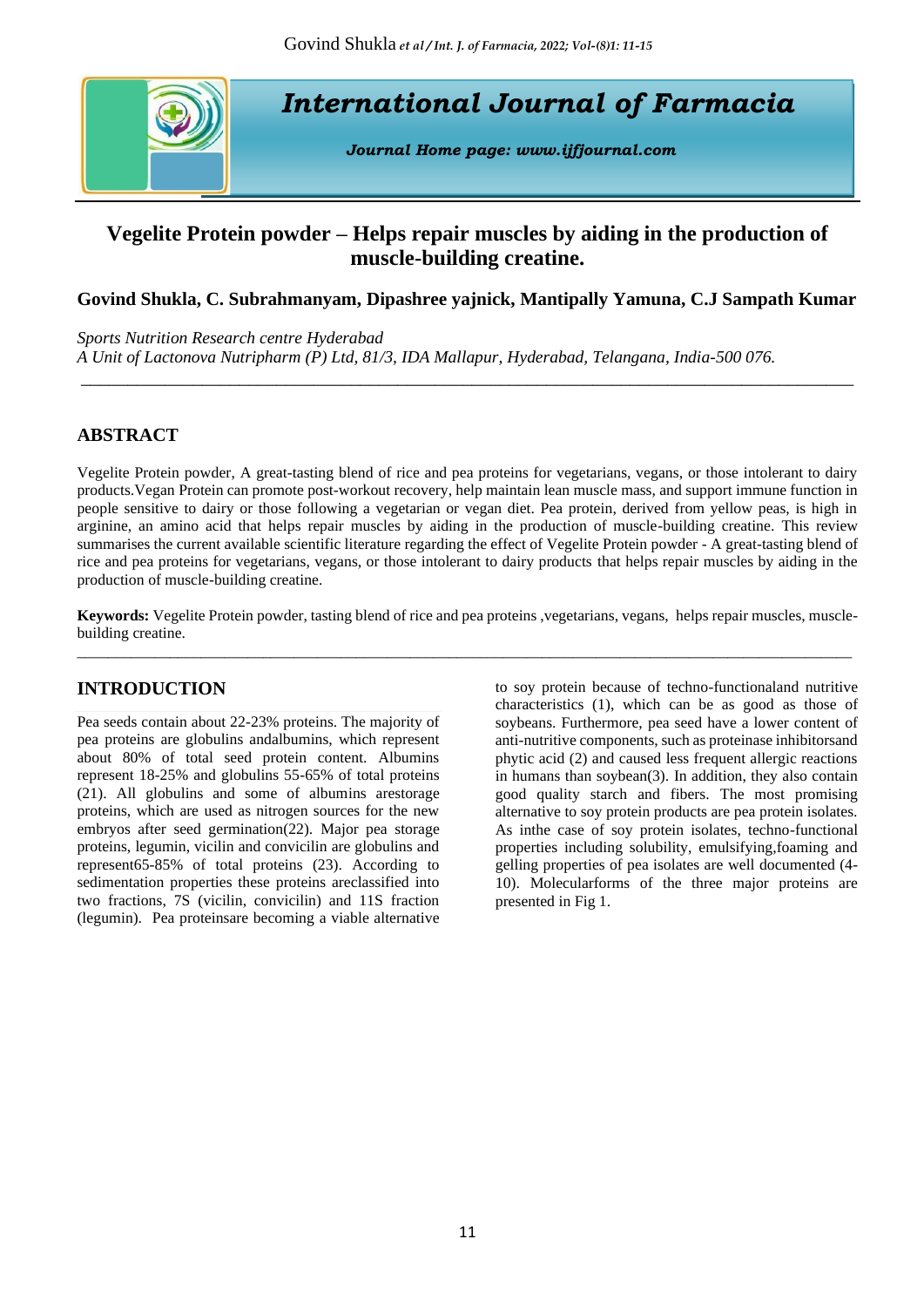

Figure 1. Molecular forms of legumin, vicilin and convicilin (22)

Legumin is a protein with compact quaternary structure stabilized via disulphide, electrostaticand hydrophobic interactions. It is a hexamer with a molecular weight (Mw) ~320to 380 kDa and with beta-sheet-rich structure (24). The mature proteins consist of six subunitpairs that interact non-covalently. Each of these subunit pairs consists of an acidic subunitof ~40 kDa and a basic subunit of ~20 kDa, linked by a single disulphide bond (25). Asthere are a number of legumin precursors originating from several gene families, differentlegumin polypeptides have been identified, e.g., 4-5 acidic ( $\alpha$ ) and 5-6 basic ( $\beta$ ) polypeptides. The sizes of these polypeptides range from 38 to 40 kDa for the acidic polypeptideswith the isoelectric point (pI) 4.5-5.8, and from 19 to 22 kDa for the basic polypeptides withthe pIs of up to 8.8 (26). According to Gueguen et al. (25), more hydrophobic basic polypeptidesare placed in the interior of the legumin molecule, whereas acidic polypeptides areoriented towards the outside of the molecule.Due to its compact quaternary structure, legumin is a heat-stable protein. Thermal transitionpoint of legumin is above 90oC. On the other hand, the quaternary structure of the leguminis more sensitive to pH and salt concentration. Pea legumin is present as a hexamerat the pH 7.0 and high ionic strength (0.1 M), but dissociates at, e.g., the pH 3.35 and 10.0,and, depending on the ionic strength, into a mixture of trimers, dimers, and monomers. Acidicconditions seem to be more drastic than alkaline ones, thus the native legumin is completelydissociated to monomers at the pH 2.4 (25).As a food protein, legumin is recognized for its sulphur containing amino acid residues.It has been reported to contain approximately two cysteine and three methionine residuesper 60-kDa subunit (27).

## **Vicilin**

Vicilin is a trimeric protein of 150-170 kDa that lacks cysteine residues and hencecannot form disulphide bonds (27). The composition of vacilin subunits varies mostly becauseof post-translation processing. Mainly, vicilin consists of ~47 kDa, ~50 kDa, ~34 kDaand ~30 kDa subunits (28). Pea vicilin heterogeneity is more complex than the heterogeneityof legumin. Its heterogeneity derives

from a combination of factors, including productionof vicilin polypeptides from several small gene families encoding different primarysequences, differential proteolytic processing, and differential glycosylation (29). Thermaldenaturation temperature of vicilin depends on ionic strength conditions. At low ionicstrength conditions  $(\mu = 0.08)$  the thermal denaturation temperature is 71.7, whereas athigher ( $\mu$  =0.5), it is 82.7oC (30).

## **Convicilin**

A third major storage protein, distinct from legumin and vicilin, is convicilin. This proteinhas a distinctively different amino acid profile and unlike the 7S vicilin, contains verylittle carbohydrate and has a subunit molecular weight of 71,000 Da. The molecular weightof its native form is 290,000 Da including an N-terminal extension (8). Convicilin is notknown to undergo any post- /co-translational modifications other than removal of the signalpeptide, and it is not glycosylated. In opposite to vicilin, the residues of sulphur-amino acids are presented in primary structure of convicilin. However, O'Kane et al. denotedthis protein as α-subunits of vicilin. According to these authors, convicilin has an extensivehomology with vicilin along the core of its protein, yet is distinguished by the presence of ahighly charged, hydrophilic N-terminal extension region consisting of 122 or 166 residues.The homologies of convicilin and vicilin are shown schematically in Figure 2. Pea protein content and composition vary among genotypes. Also, these parametersare influenced by environmental factors . As a result of genotype and environment-induced variations, the ratio of vicilin to legumin varies and may range from 0.5 to1.7, with a mean of 1.1. Barac et al (6) investigated protein composition of six differentgenotypes and showed that the ratio of the sum of vicilin and convicilin to legumin contentranged from 1.30 to 1.78.The differences in content, composition and structure between vicilin and legumin areexhibited in both nutritional and technofunctional properties. Legumin contains more sulphurcontaining amino acids than vicilin per unit of protein (27), and its more availablefraction from a nutritional point.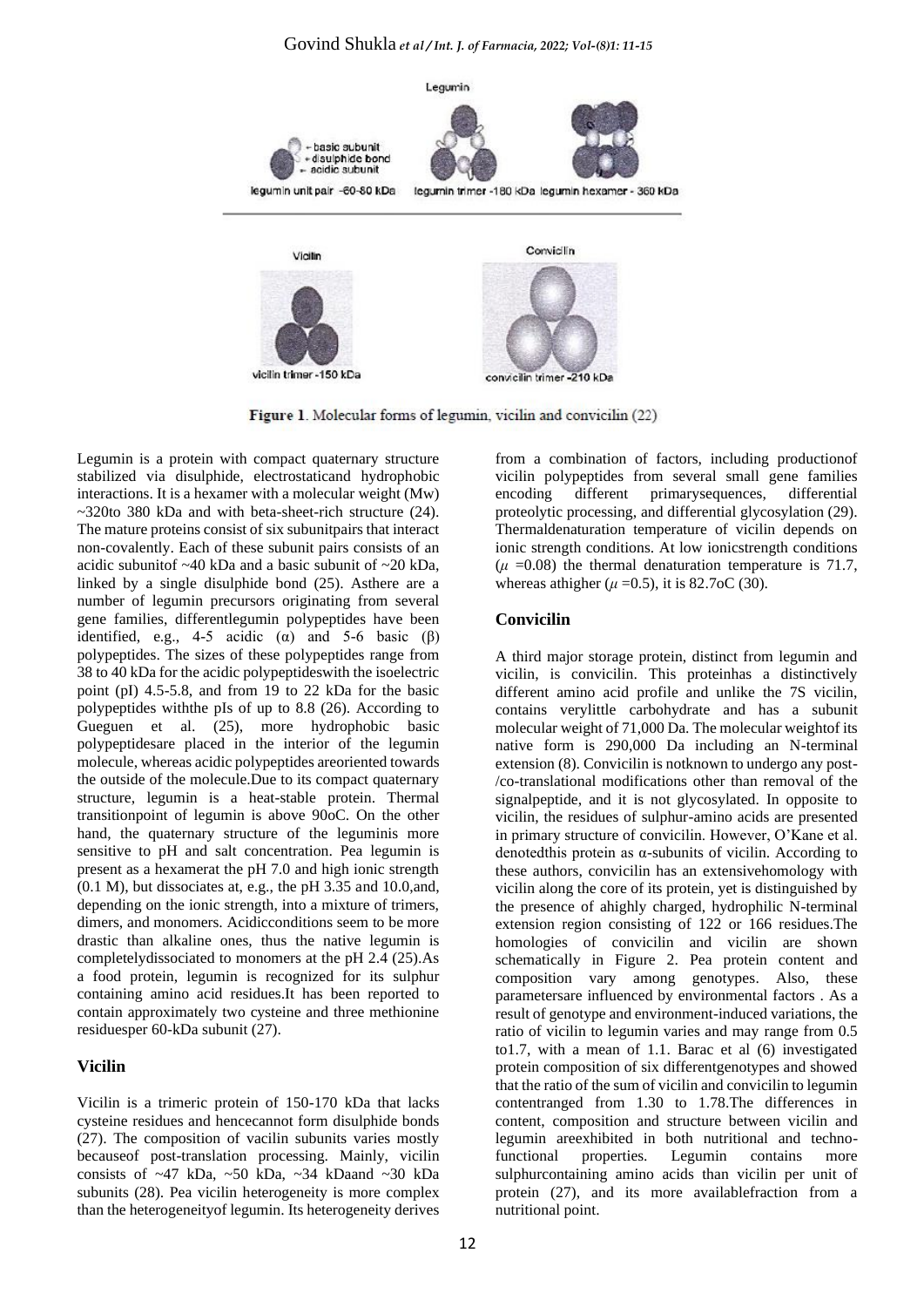## Govind Shukla *et al / Int. J. of Farmacia, 2022; Vol-(8)1: 11-15*



#### **Fig 2: Schematic diagram of the highly charged N-terminal extension region (residues 1-122) present in convicilin molecules.**



Figure 3. Schematic diagram of alkaline extraction and isoelectric precipitation process for production of pea protein isolates (8)

Vegelite Protein powder, A great-tasting blend of rice and pea proteins for vegetarians, vegans, or those intolerant to dairy products. A blend of pea and rice proteins designed to help to meet protein needs.

#### **Composition of vegelite protein powder**

- Pea Protein Isolate: 22 grms
- Rice Protein 2 grams
- Iron -1 mg
- Sodium-100 mg
- Potassium-80 mg
- Calcium-80 mg
- Maize Extract-1 grm
- Sugar- 1 grm

#### **Supplement Facts**

#### **Presentation:** protein powder

**Usage:** A blend of pea and rice proteins designed to help to meet protein needs *that* helps repair muscles by aiding in the production of muscle-building creatine. Vegan Protein can promote post-workout recovery, help maintain lean muscle mass, and support immune function in people sensitive to dairy or those following a vegetarian or vegan diet. Pea protein, derived from yellow peas, is high in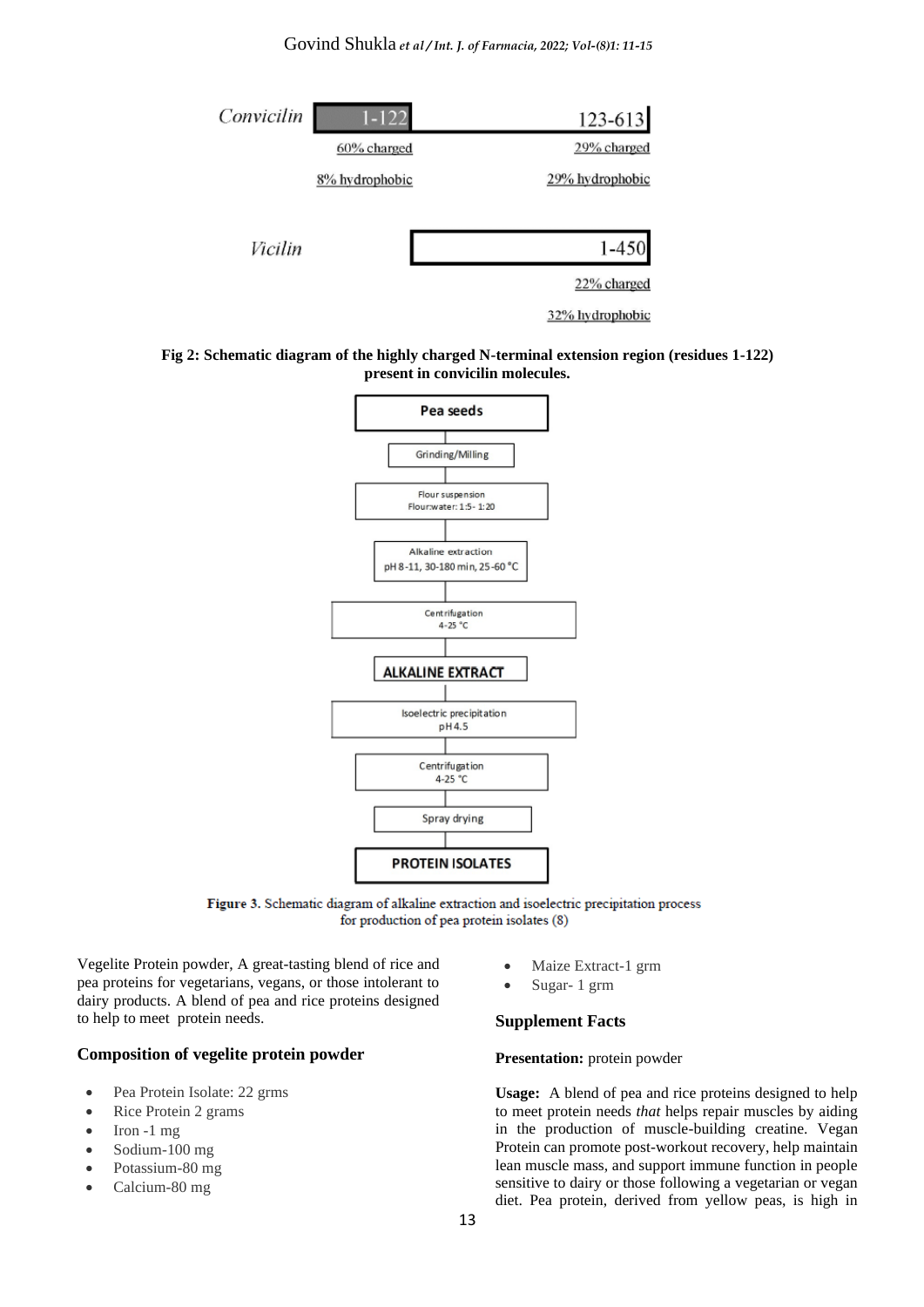arginine, an amino acid that helps repair muscles by aiding in the production of muscle-building creatine.

**Contra-indications:** Product is contra-indicated in persons with Known hypersensitivity to any component of the product hypersensitivity to any component of the product.

**Suggested Use:** Mix 1 level scoop of powder with at least 10 ounces of water, juice, or preferred beverage daily or as recommended by your health-care or performance professional.

#### **Warnings:**

*ALLERGYWARNING:* This product is contraindicated in an individual with a history of hypersensitivity to any of its ingredients.

**PREGNANCY:** If pregnant, consult your health-care practitioner before using this product.

**INTERACTIONS**: There are no known adverse interactions or contraindications at publication date

### **FAQs**

*Why is the powder fluffy?*

Our Vegelite Protein is fluffier because we don't add lecithin. Lecithin makes powders more moist, less messy, and easier to mix, but doesn't add any nutrients. This fluffier consistency also makes Vegelite Protein ideal for making brownies and other snacks.

#### **What's the breakdown of pea and rice protein in this product?**

It's about 95 percent pea protein and 5 percent rice protein.

**Storage:** Store in a cool, dry and dark place.

## **CONCLUSION**

Vegelite Protein powder,A great-tasting blend of rice and pea proteins for vegetarians, vegans, or those intolerant to dairy products.A blend of pea and rice proteins designed to helps repair muscles by aiding in the production of musclebuilding creatine.Vegan Protein can promote post-workout recovery, help maintain lean muscle mass, and support immune function in people sensitive to dairy or those following a vegetarian or vegan diet. Pea protein, derived from yellow peas, is high in arginine, an amino acid that helps repair muscles by aiding in the production of musclebuilding creatine.

### **Funding**

This work was supported in part by grants from lactonova nutritional research foundation hyderabad and funds from pugos products pvt ltd bangalore.

### **Conflicts of interest statement**

The authors declare that there is no conflict of interest.

## **REFERENCES**

- 1. O'Kane FE, Vereijken JM, Gruppen H. Van Boekel M.A.J.S. Gelation behavior of protein isolates extracted from 5 cultivars of Pisum sativum L. J Food Sci. 2005;70:132-7.
- 2. Gwiazda S, Rutkowski A, Kocoń J. Some functional properties of pea and soy bean protein preparations. Nahrung. 1979;23(7):681-6. doi[: 10.1002/food.19790230704.](https://doi.org/10.1002/food.19790230704)
- 3. San Ireneo M, Ibáñez Sandín MD, Fernández-Caldas E, Marañón Lizana F. Rosales Fletes, M.J., Laso Borrego, M.T. Specific IgE levels to Cicer arietinum (Chick pea) in tolerant and nontolerant children: evaluation of boiled and raw extracts. Int*.Arch. Allergy Imm*. 2000;121:137-43.
- 4. Karaca AC, Low N, Nickerson M. Emulsifying properties of chickpea, faba bean, lentil and pea proteins produced by isoelectric precipitation and salt extraction. Food Res Int. 2011;44(9):2742-50. doi: [10.1016/j.foodres.2011.06.012.](https://doi.org/10.1016/j.foodres.2011.06.012)
- 5. Aluko RE, Mofolasayo OA, Watts BM. Emulsifying and foaming properties of commercial yellow pea (*Pisum sativum* L.) seed flours. J Agric Food Chem. 2009;57(20):9793-800. doi: [10.1021/jf902199x,](https://doi.org/10.1021/jf902199x) PMID [20560631.](https://www.ncbi.nlm.nih.gov/pubmed/20560631)
- 6. Barac M, Cabrilo S, Pesic M, Stanojevic S, Zilic S, Macej O, Ristic N. Profile and functional properties of seed proteins from six pea (Pisum sativum) genotypes. Int J Mol Sci. 2010;11(12):4973-90. doi: [10.3390/ijms11124973,](https://doi.org/10.3390/ijms11124973) PMID [21614186.](https://www.ncbi.nlm.nih.gov/pubmed/21614186)
- 7. Boye JI, Aksay S, Roufik S, Ribéreau S, Mondor M, Farnworth E, Rajamohamed SH. Comparison of the functional properties of pea, chickpea and lentil protein concentrates processed using ultrafiltration and isoelectric precipitation techniques. Food Res Int. 2010a;43(2):537-46. doi[: 10.1016/j.foodres.2009.07.021.](https://doi.org/10.1016/j.foodres.2009.07.021)
- 8. Boye J, Zare F, Pletch A. Pulse proteins: processing, characterization, functional properties and applications in food and feed. Food Res Int. 2010b;43(2):414-31. doi[: 10.1016/j.foodres.2009.09.003.](https://doi.org/10.1016/j.foodres.2009.09.003)
- 9. Adebiyi AP, Aluko RE. Functional properties of protein fractions obtained from commercial yellow field pea (Pisum sativum L.) seed protein isolate. Food Chem. 2011;128(4):902-8. doi: [10.1016/j.foodchem.2011.03.116.](https://doi.org/10.1016/j.foodchem.2011.03.116)
- 10. Taherian AR, Mondor M, Labranche J, Drolet H, Ippersiel D, Lamarche F. Comparative study of functional properties of commercial and membrane processed yellow pea protein isolates. Food Res Int. 2011;44(8):2505-14. doi: [10.1016/j.foodres.2011.01.030.](https://doi.org/10.1016/j.foodres.2011.01.030)
- 11. Fernández-Quintela A, Macarulla MT, Del Barrio AS, Martínez JA. Composition and functional properties of protein isolates obtained from commercial legumes grown in northern Spain. Plant Foods Hum Nutr. 1997;51(4):331-42. doi: [10.1023/a:1007936930354,](https://doi.org/10.1023/a:1007936930354) PMID [9650726.](https://www.ncbi.nlm.nih.gov/pubmed/9650726)
- 12. Sun XD, Arntfield SD. Gelation properties of salt-extractedpea protein induced by heat treatment. Food Res Int. 2010;43(2):509-15. doi[: 10.1016/j.foodres.2009.09.039.](https://doi.org/10.1016/j.foodres.2009.09.039)